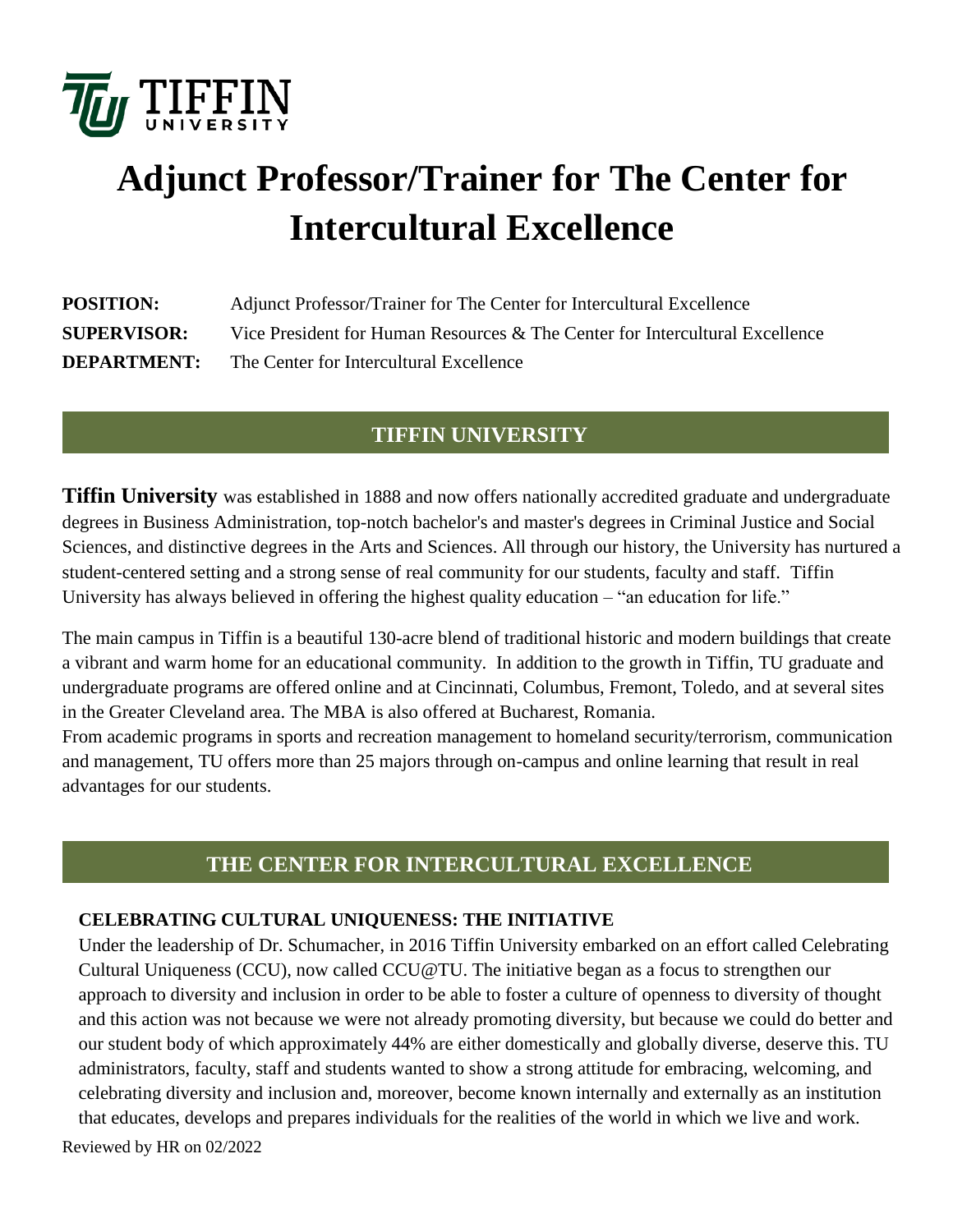

### **MISSION OF CELEBRATING CULTURAL UNIQUENSS AT TIFFIN UNIVERSITY**

*Our commitment fosters inclusive excellence through celebrating cultural uniqueness in an environment that is welcoming, understanding of different perspectives, affirming, and safe for all populations. The collaborative strategic alignment of the Councils for Academic Experience, Expansion of Opportunity, and Talent & Engagement cultivates the opportunity to support and maintain an educational and working environment which promotes a commitment to inclusive excellence.*

The initiative has grown into a commitment and now encompasses both internal and external cultural competency education and training, an updated and relevant for TU student's curriculum, and student programming around these topics. The next phase is to start a Center to house and build on these endeavors.

# **CELEBRATING CULTURAL UNIQUENESS: THE CENTER FOR INTERCULTURAL EXCELLENCE**

We made a commitment in 2016 and have far exceeded our goals. Not only do we graduate culturally competent students, but we have trained our faculty and staff, hosted phenomenal speakers and created our own internal and external training programs. Furthermore, we have developed a curriculum that doesn't just benefit Tiffin University, but other organizations as well. The next step is to create and staff a Center to centralize and manage all of these facets and to continue to develop and grow our initiatives and strategic goals.

# **GENERAL JOB DESCRIPTION**

Tiffin University is seeking to fill Adjunct Professor/Trainer positions for The Center for Intercultural Excellence. These positions would be either on-campus and/or external as trainings are necessary. and include training faceto-face DEI courses internally and/or externally. Candidates should possess specific diversity, equity, and inclusion expertise. Prior teaching/training experience is preferred.

# **MAJOR DUTIES AND RESPONSIBILITES**

- Training & facilitating DEI courses and trainings.
- Work directly with The Center for Intercultural Excellence.
- Providing detailed knowledge and feedback on all trainings.

# **QUALIFICATIONS FOR THE JOB**

Reviewed by HR on 02/2022 Graduate degree in relevant field required; PhD in relevant degree preferred.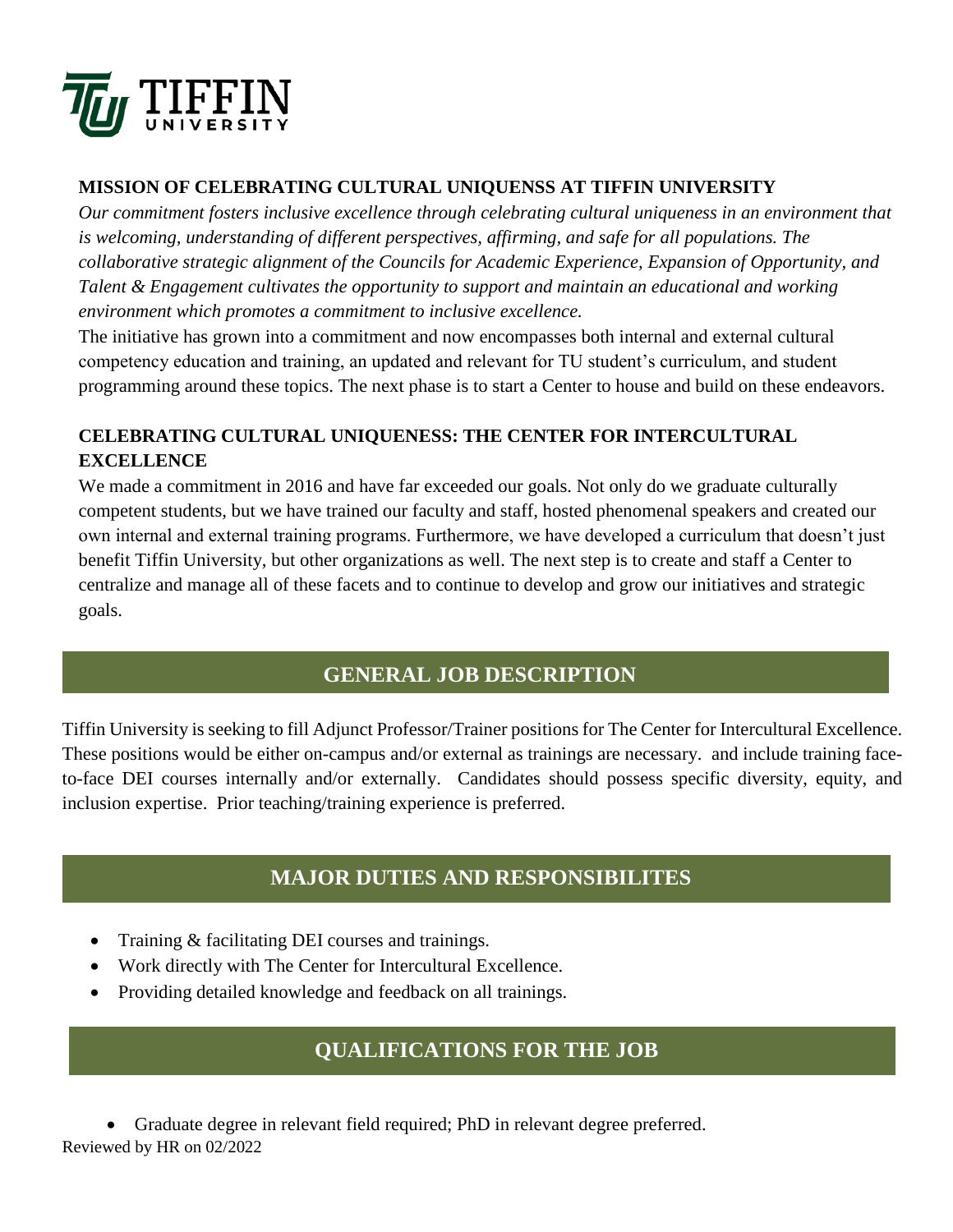

- Candidates should possess specific DEI interest and expertise.
- Prior teaching/training experience is preferred.

# **EXPECTED KEY COMPETENCIES (ORGANIZATIONAL FIT)**

| Interdependence:  | Fosters collaboration across the University                                                                  |
|-------------------|--------------------------------------------------------------------------------------------------------------|
| Communication:    | Strong decision-making and communication skills                                                              |
| Accountability:   | Formulates effective and progressive strategies aligned with University mission and<br>values                |
| Respect:          | Creates an engaging, collaborative classroom environment by bringing diverse<br>students and ideas together. |
| Entrepreneurship: | Influences and Inspires                                                                                      |

# **PHYSICAL REQUIREMENTS**

Ability to sit and or stand periodically for long periods. Effectively communicate and present to individuals of small and large group size.



*We are strongly committed to enhancing equity, inclusion, and diversity. These values are central to our beliefs. Candidates who have worked with a diverse range of faculty, staff, and students and who can contribute to our mission of inclusivity are encouraged to identify their experiences and interests. Tiffin University actively seeks to increase the diversity of its workforce. We are dedicated to providing educational, working and living environments that value the diverse backgrounds of all people.*

Reviewed by HR on 02/2022 *NONDISCRIMINATION POLICY: Tiffin University is committed to a policy of nondiscrimination and equal opportunity for employees, applicant for employment, students or applicant for admission, access to educational opportunities on the basis of race, religion, personal appearance, color, sex, pregnancy, political affiliation, social-economic class, place of business, residence, religion, creed, ethnicity, national origin (including ancestry), citizenship status, physical or mental disability, age, marital status, family responsibilities, sexual orientation, gender identity, gender expression, veteran or military status (including special disabled veteran, Vietnam-era veteran, or recently separated veteran), predisposing genetic characteristics, domestic violence victim status or any other protected category under applicable local, state or*